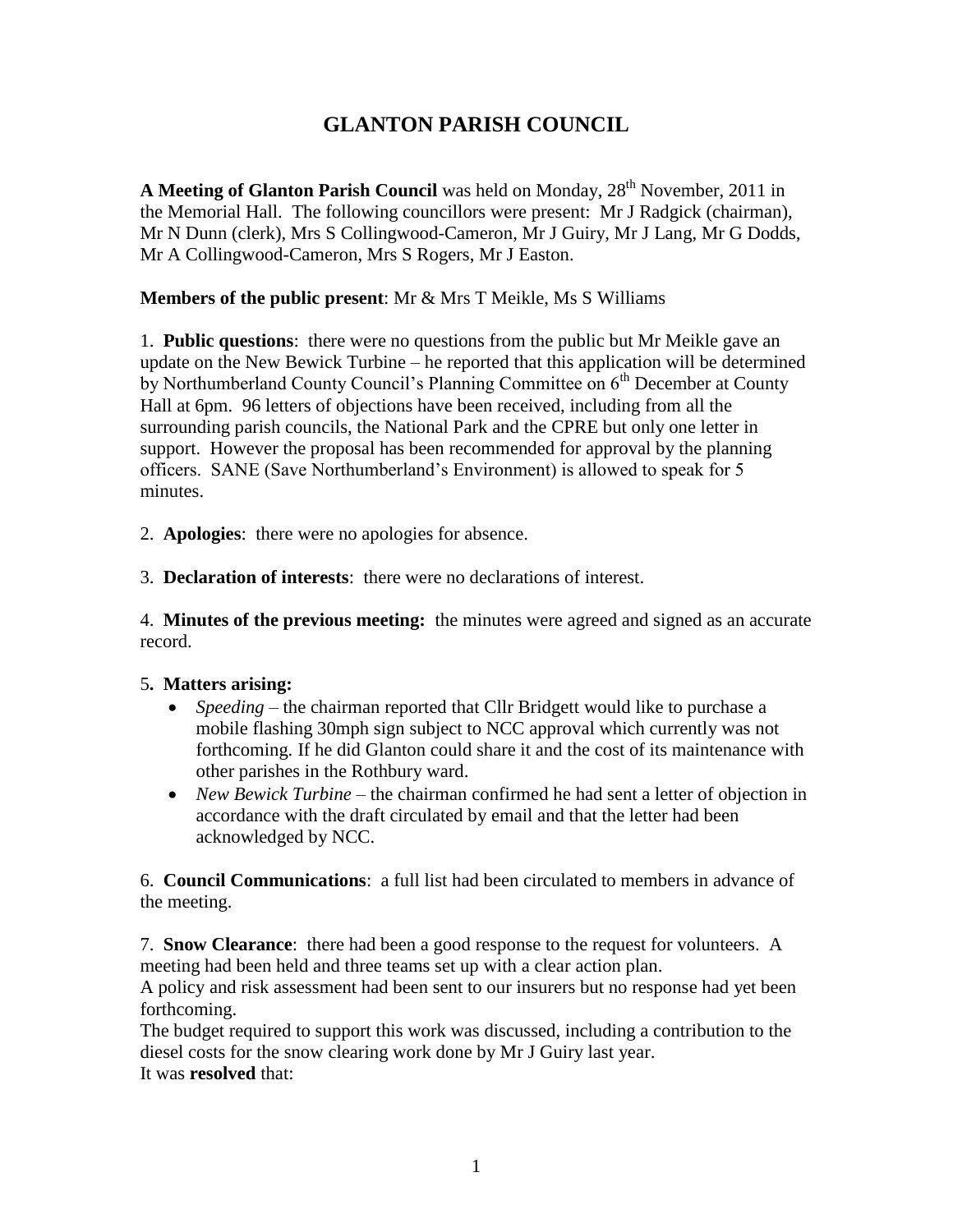- Mr N Dunn was authorised to pay for the costs of the volunteers meeting, £15 for the hall and £18.44 for the buns etc.
- Mr J Guiry would be paid for the diesel he used last year, estimated at £65.
- A budget of  $\text{\pounds}250$  be authorized to pay for the above and the possible additional costs of insurance, high viz vests etc
- An additional grit bin would be purchased. Purchase of a cheaper model would be investigated as NCC charge £200 but they will fill them. The question of the colour was raised. Green would be preferred to bright yellow.

**Action**: Mr J Radgick to organise expenditure when the insurance company confirm cover.

8. **Tender for public footpath maintenance:** The line of the public footpath south from near the bus stop towards Whittingham, which follows the field margin for about 600m is supposed to be cut twice a year by NCC. But as it is often done late or not at all (only one cut done last year), it was **resolved** that the parish council would put in a tender for two cuts to be done by local volunteers using strimmers.

**Action:** Mr J Radgick to contact NCC and our insurance company.

9. **Wooden seat:** the proposed location for the wooden seat, which has been recently repaired, was discussed. It was agreed that it should go in front of the shop, attached to the pavement if Mr R Johnston is agreeable.

**Action:** Mr J Radgick to approach Mr Johnston.

10. **Parish Council Charter:** Mr N Dunn advised members that a draft of a new charter has been drawn up by NCC. One of the proposals is that parish councils will have to contribute to the cost of elections.

It was **agreed** that Mr N Dunn should draft a letter responding to the draft containing the bullet points listed on his advisory note 1, which accompanied the agenda. **Action**: Mr N Dunn to draft the letter and Mr J Radgick to sign it and send to NCC.

11. **Meetings attended**: Mr N Dunn attended a meeting with NCC concerning budgets. Parish councils have to set a precept by January but NCC will not have their budget ready until later but they promise no surprises.

#### 12. **Finance:**

12a *Donations*: It was **resolved** that the donations should stand at the same level as last year.  $2011 - 12$ 

|                                        | 2011-12 |
|----------------------------------------|---------|
| Citizens Advice Bureau                 | 20.00   |
| Age Concern                            | 30.00   |
| <b>Community Action Northumberland</b> | 25.00   |
| Hospice Care                           | 55.00   |
| <b>Playhouse Trust</b>                 | 20.00   |
| Air Ambulance                          | 50.00   |
| <b>Total Donations</b>                 | 200.00  |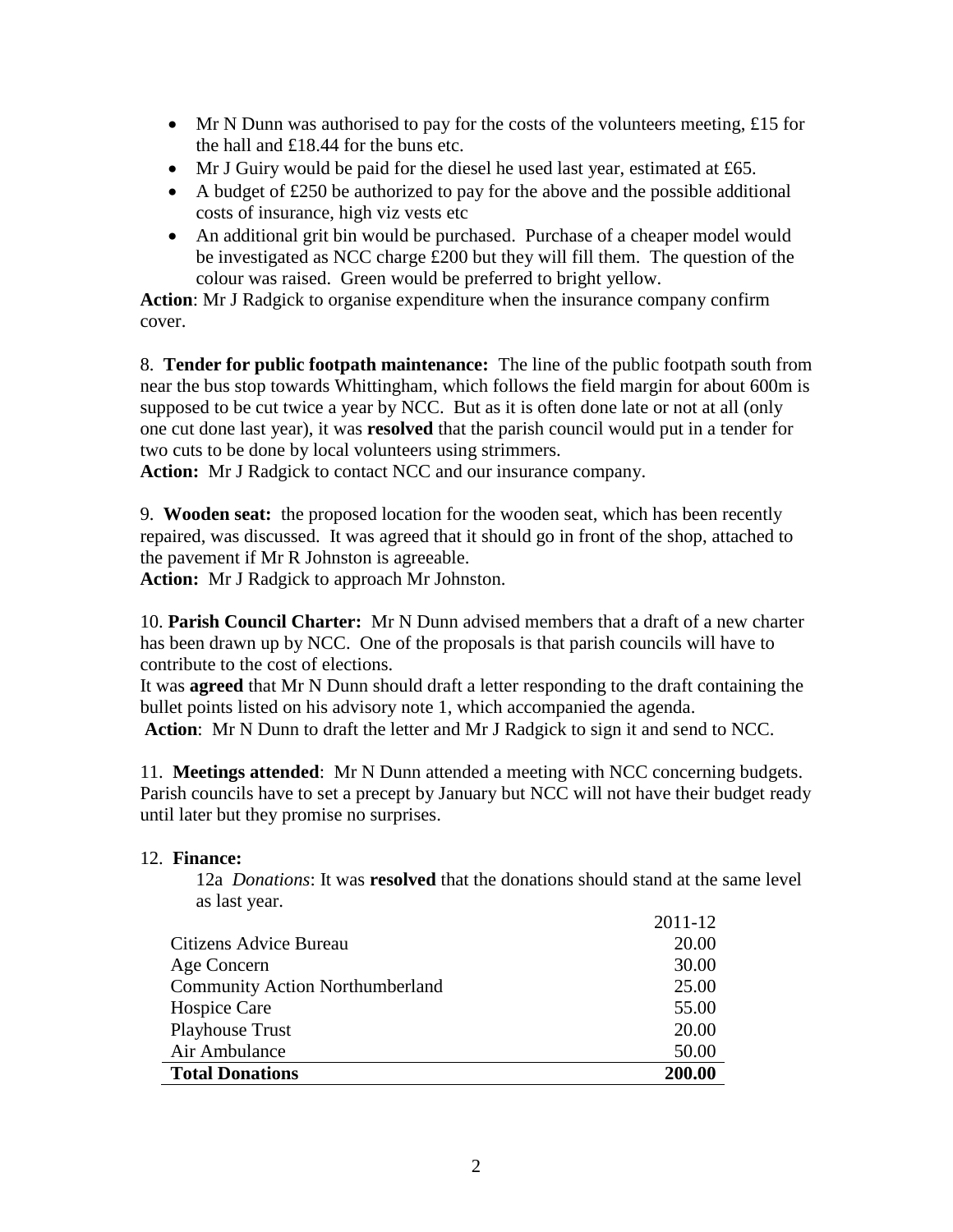12b *Current year's budget*: this must be reviewed each year. A summary of the differences between this year's budget and last year's were listed by Mr N Dunn on his advisory note 3, which accompanied the agenda and were noted. See appendix A.

12c *Precept for 2012/2013*: it was **resolved** that this should remain unchanged at £1500. See appendix B. It was also agreed not to budget for charitable donations but to see what money may remain unspent at the end of the year when the actual project expenditure is known.

12 d *Expenditure for plants*: £250 has been budgeted for maintenance and planting. Mr G Dodds suggested it would be beneficial for the soil in the tubs should be renewed. It was **agreed** that he should decide on how this budget should be spent.

**Action:** Mr G Dodds to prepare a plan and implement it.

12e *Insurance premium payment*: It was **resolved** to pay £157.90 for insurance on behalf of the Parish Council.

12f B*ank accounts*: it was **resolved** that the Millennium Fund would still be considered as a separate fund but its account would be merged with the Parish Council's account.

13. **Village Activities**: Mr J Easton reported the following had been arranged:

- 2 December Leek Club Bingo
- 3 December Church coffee morning
- 22 December Carol service in the Queens Head
- 28 December Bottle Bingo
- 3 January NTC pantomime

#### 14. **Any other business:**

a) *Maintenance work*: means of mending the stone seat in Playwell Road will be investigated. Mr J Radgick has volunteered to continue to strim around the other stone seats.

**Action:** Mr Guiry to see whether the stone bench can be put back onto the existing base.

b) *Next year's Jubilee*: it was agreed that this should be on the agenda for the next meeting. Mr G Dodds suggested another avenue of trees, down Playwell Road and the addition of others to fill the gaps in the Millennium Avenue. **Action:** Mr Dodds to make a proposal to the next meeting.

c) *Frontage of the shop*: efforts would be made to tidy up this area as it is the focus point of the village.

d) *Derelict building up for auction:* should this be sold and plans made to renovate it, the boundary of the village green needs to marked out so that skips etc. are not put on it.

**Action:** Mr Easton & Mr Radgick to erect posts marking the boundaries of the village green.

e) *Bus shelter*: it was agreed that a robust bench in the shelter would be of benefit for bus travellers.

**Action:** Mr Radgick to obtain an estimate for a bench.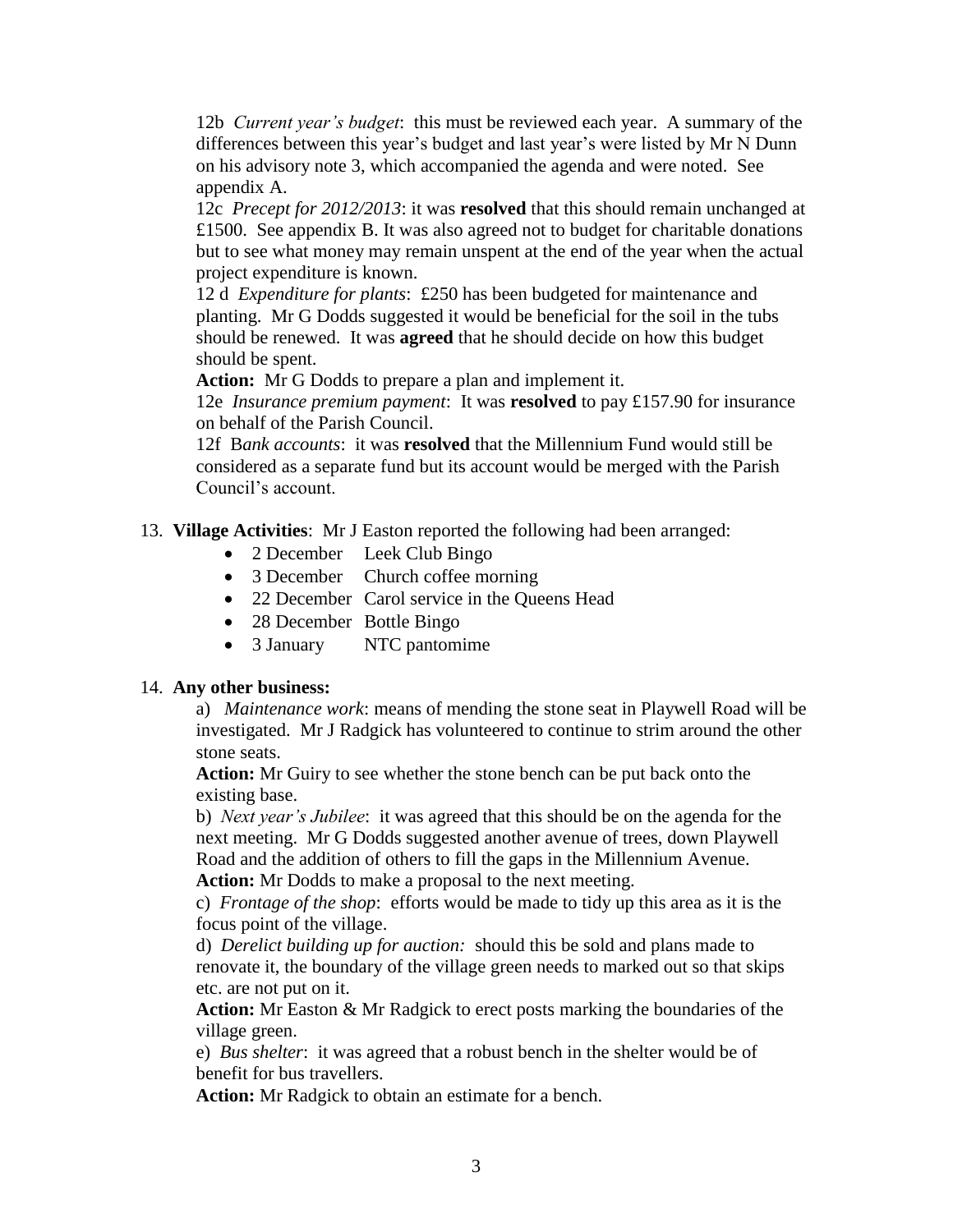f) *Spring near the kissing gate on the footpath*: this area is always wet. A proposal for a board walk was made. **Action:** Mr Radgick to obtain an estimate.

15. **Date of the next meeting**: the next meeting will take place in the Memorial Hall on Monday, 30 January, 2012 at 7pm.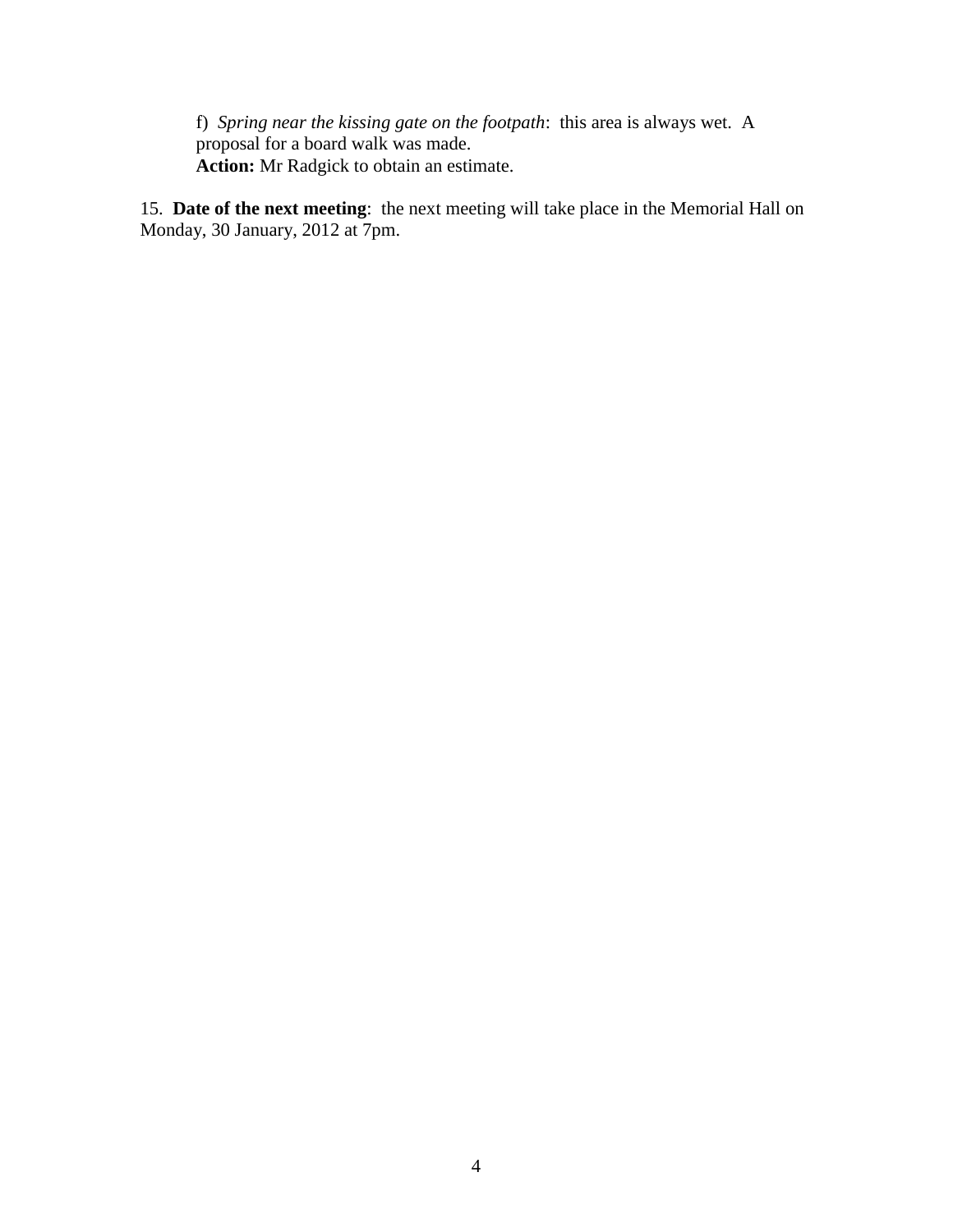## Appendix A

## **Budget Variations**

During each financial year we need to demonstrate to interested parties that we have reviewed our budgets and adjusted them to take account of changes happening during the financial year. We have the option of actually amending the budgets or recording a narrative explaining those changes affecting the budget this year.

The Council should consider the following explanation of differences in the budget for the year 2011/2012.

- Additional income received from VAT refund  $(£124.44)$  and donation from the First Responders (£438.98) causing an unexpected increase in income for the period.
- Due to the resignation of the clerk the salary has been overestimated for this year by £630.00.
- Insurance payment will be £157 for this year; we estimated £220.00. There is a possibility there may need to be provision for an increase in premium for the activities involving the Snow Squad.
- Maintenance category has been increased by £370 spent on sign painting.
- Support payments have increased to £800 from the original budget of £300.
- Donations have not yet been made for 2011/2012.
- $\bullet$  No projects have been undertaken £2,000 estimated expenditure not spent.
- Net decrease in Millennium Fund income and expenditure £140, some £590 less than expected.